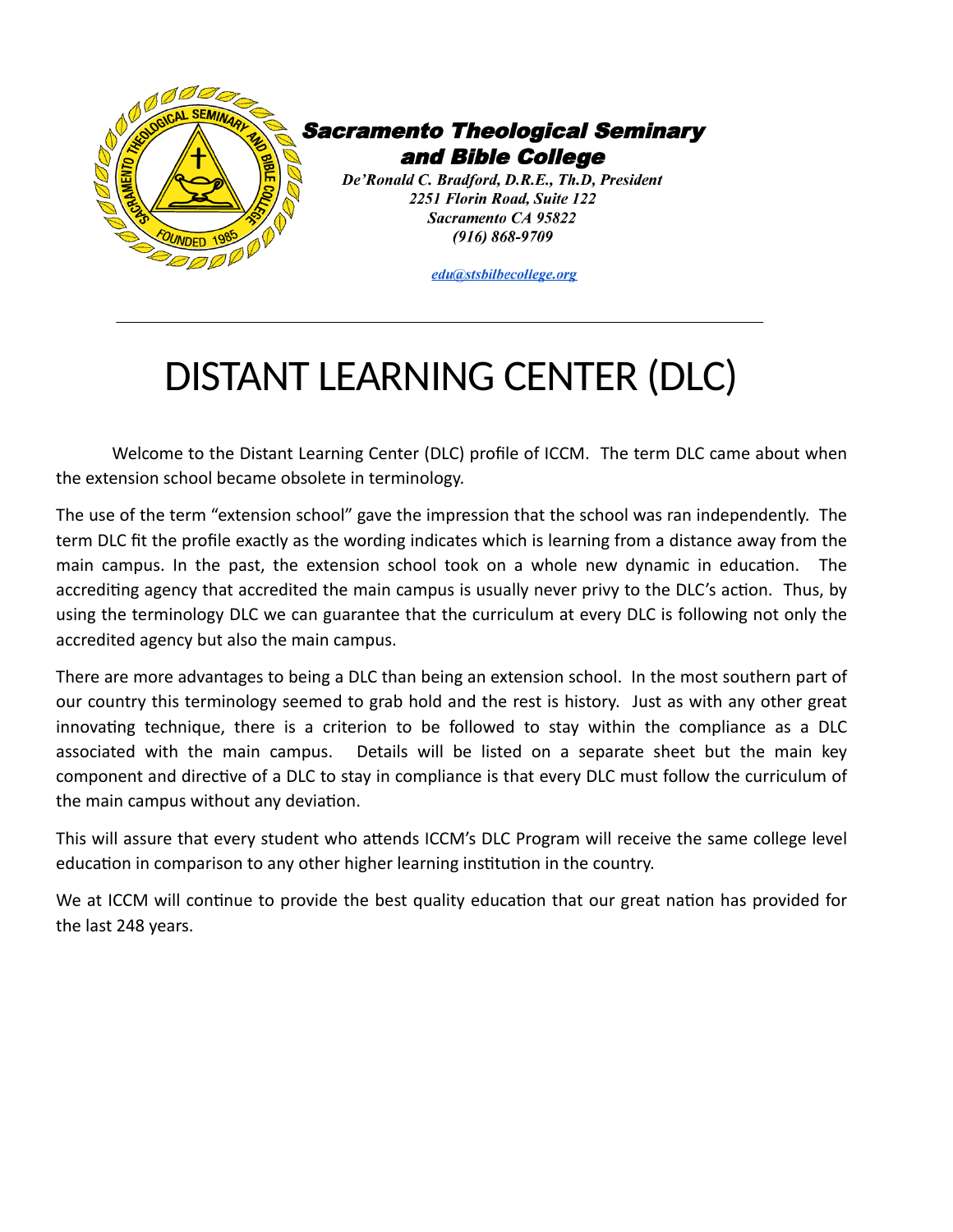

**Sacramento Theological Seminary** and Bible College

De'Ronald C. Bradford, D.R.E., Th.D, President 2251 Florin Road, Suite 122 Sacramento CA 95822  $(916) 868 - 9709$ 

edu@stsbilbecollege.org

## FINANCIAL DETAILS

It will be determined by ICCM when it comes to the payment and billing arrangements for each DLC individually. ICCM will determine the financial responsibility for each DLC(s) ability and scope of their congregational harvest.

ICCM has determined that the service of receiving a DLC will be \$10,000 with the understanding that the final determination of the total cost will be dependent on ICCM's evaluation.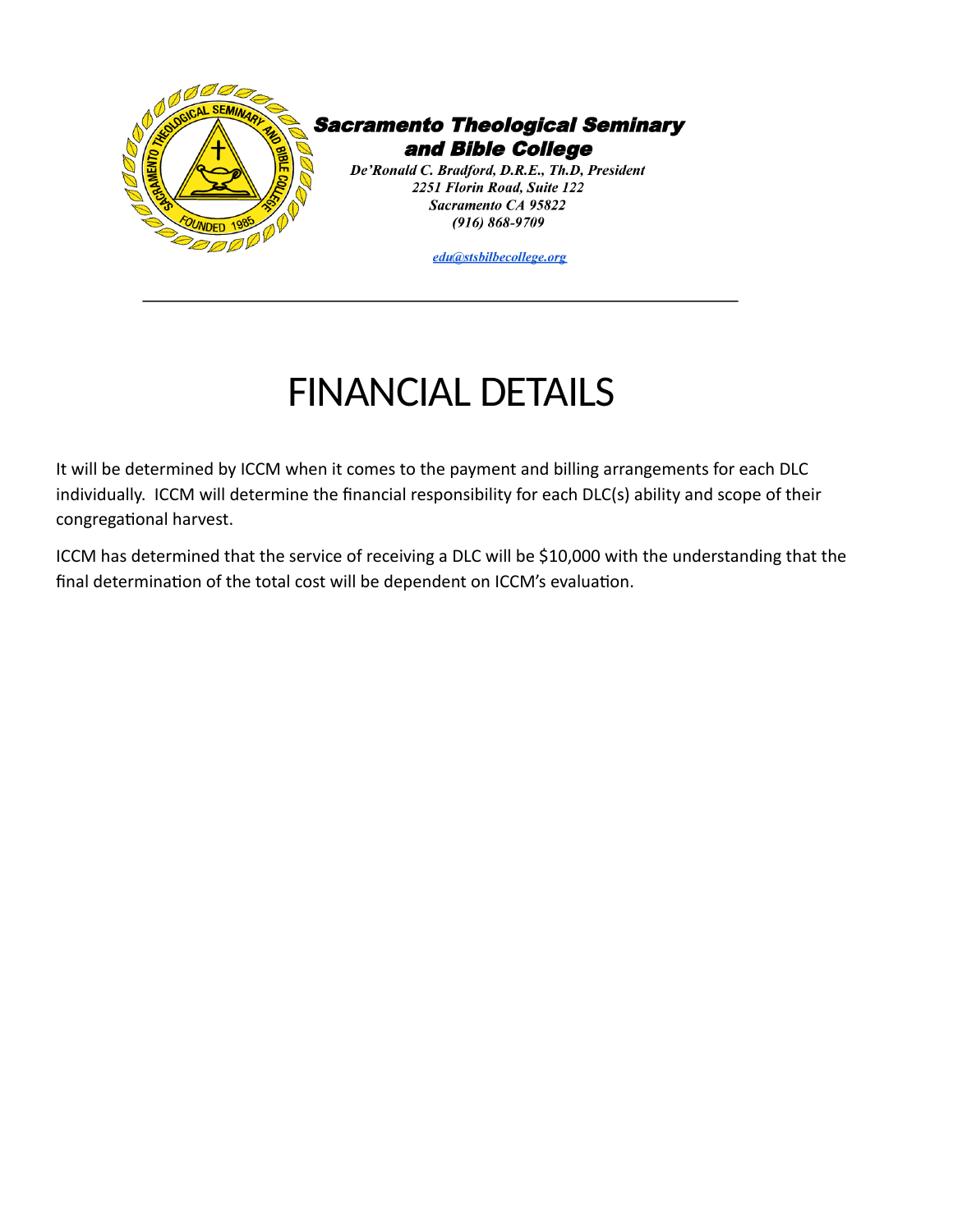

## KEY COMPONENTS AND DIRECTIVES OF A DLC

- Must follow the main campus curriculum
- ICCM and the DLC must agree on any changes
- ICCM logo template must be on every document related to the DLC and must be pre-approved.
- Any fundraisers that the DLC's are promoting (using 501c3) must be pre-approved.
- Any change in attendance records must be reported to the ICCM main campus
- All instructors of the DLC must be pre-approved.
- Any change in leadership within the DLC of ICCM must be reported.